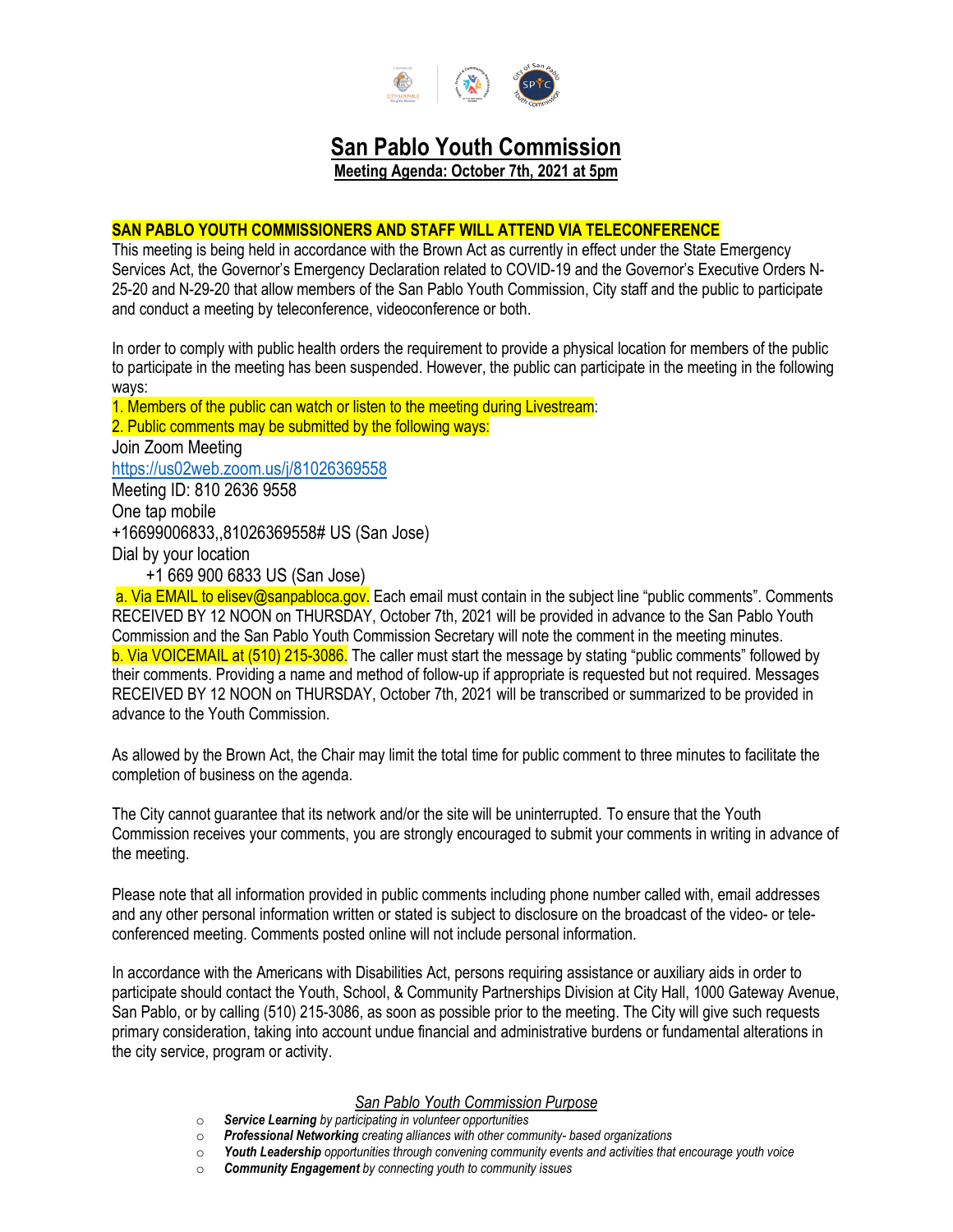

The full agenda packet may also be viewed on the city website at [https://www.sanpabloca.gov/1467/San-Pablo-](https://www.sanpabloca.gov/1467/San-Pablo-Youth-Commission)[Youth-Commission.](https://www.sanpabloca.gov/1467/San-Pablo-Youth-Commission)

Copies of this Agenda and non-exempt public records relating to an open session item on this agenda will be available for public view at the Youth, School, & Community Partnerships Division, 1000 Gateway Avenue, San Pablo.

Written comments on agenda items shall be submitted by Noon the day of the meeting to allow sufficient time for copying and consideration before the Youth Commission consideration of the agenda item. Written comments exceeding one page must be submitted by 7:30 a.m. the day of the meeting.

#### *San Pablo Youth Commission Purpose*

- o *Service Learning by participating in volunteer opportunities*
- o *Professional Networking creating alliances with other community- based organizations*
- o *Youth Leadership opportunities through convening community events and activities that encourage youth voice*
- o *Community Engagement by connecting youth to community issues*